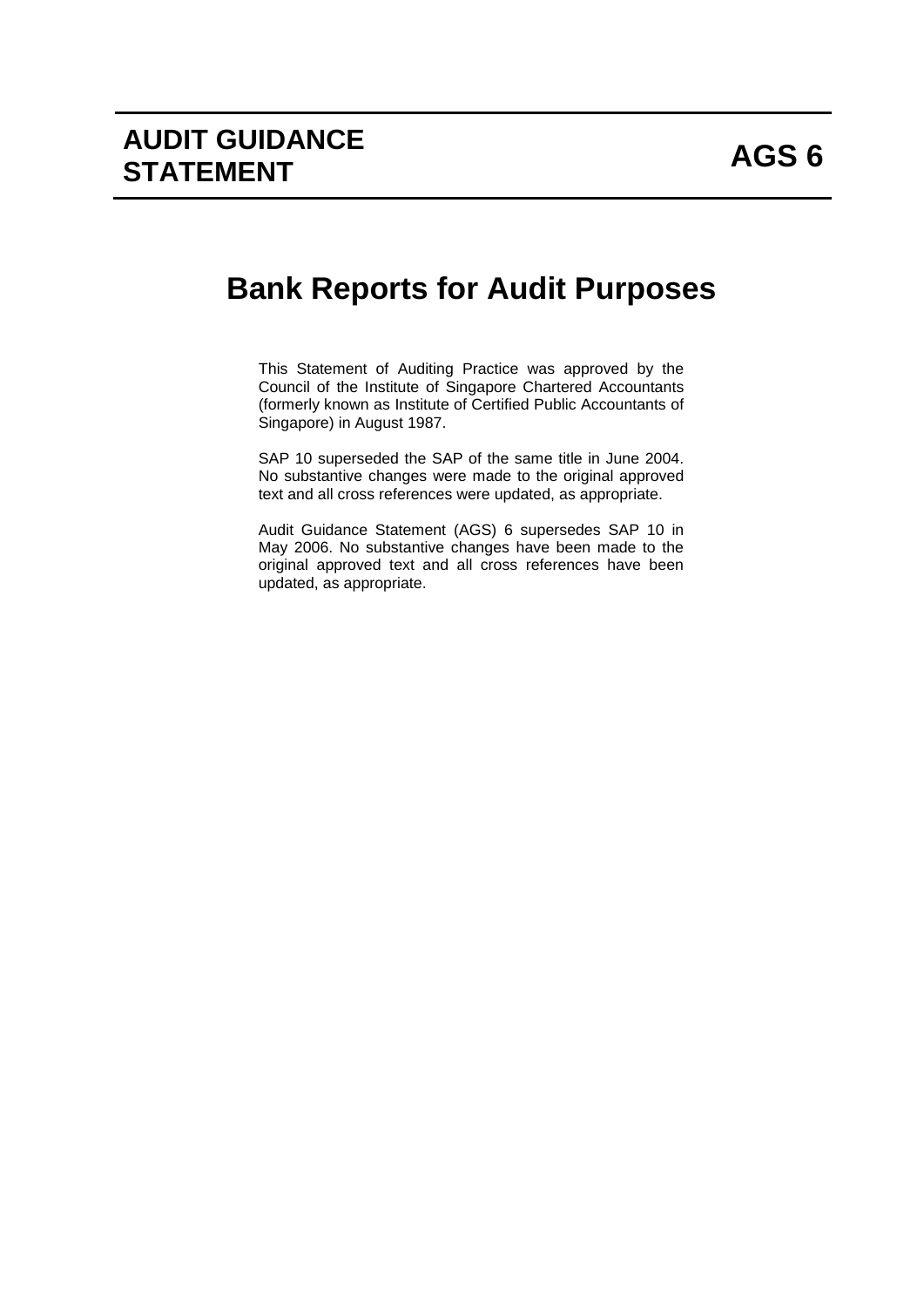# **Contents**

|                       | paragraphs |
|-----------------------|------------|
| Introduction          | $1 - 3$    |
| Background            | $4 - 8$    |
| Authority to disclose | 9          |
| <b>Disclaimer</b>     | 10         |
| Procedures            | $11 - 13$  |

Appendix – Standard letter of request for bank report for audit purposes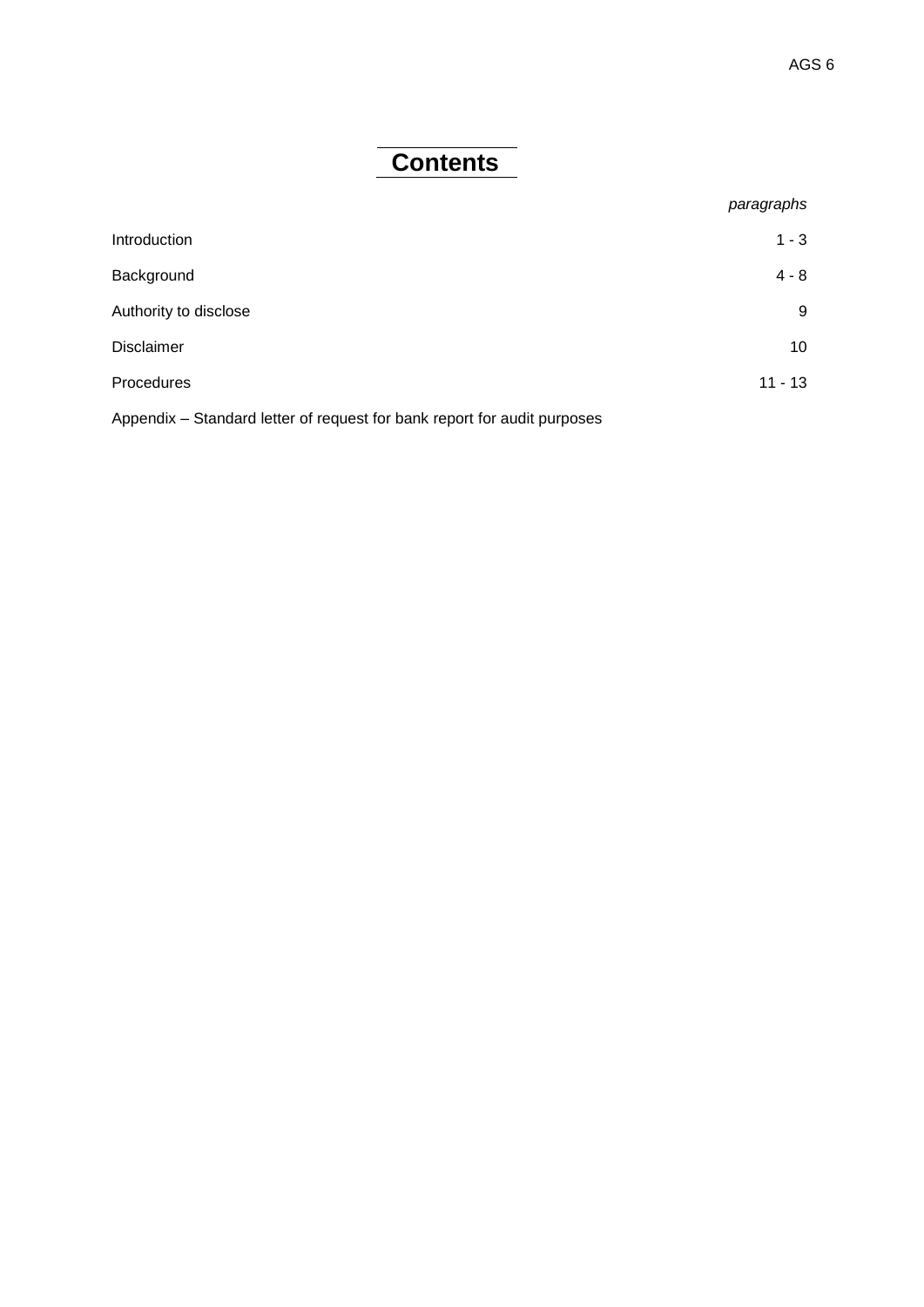# **Bank Reports for Audit Purposes**

# **Introduction**

- 1. The auditor should obtain relevant and reliable audit evidence. This statement is designed to assist auditors in obtaining confirmation form banks with respect to amounts due to and from them, and assets held by them.
- 2. The practice of obtaining independent certificates or reports from banks is an important feature in the proper discharge of auditors' responsibilities. Bank reports assist auditors to ascertain the existence and the amount of liabilities and existence, amount, ownership and proper custody of assets; they also provide other information relevant to the audit of financial statements.
- 3. The standard audit request letter in the appendix to this guideline has been prepared following discussions with The Association of Banks in Singapore. The standard letter has been prepared primarily for the purpose of obtaining information from the banks. Many companies, however, also have dealings with other banks or finance companies, and auditors will normally need reports from them. The Association of Banks in Singapore had indicated that the standard letter may not always be appropriate for requests to such organisations, particularly where specialised or limited services are offered, and that consequently no understanding can be given by their members to answer every questions on every occasion. The standard request letter set out in the guideline should be used for all requests to banks after 1 October 1987.

# **Background**

- 4. The information which auditors regularly need from banks is substantially the same for most audits, and can be obtained in a standard letter of request. The use of such a letter, designed to cover all normal banking activity and to facilitate the extraction of information from banking records, should smooth the processing of these audit requests. The answers received assist in highlighting areas which require particular audit attention.
- 5. As the banks keep their customer records in a more or less similar manner, the use of a standard letter should facilitate the efficient preparation of their replies. The banks accept the need for their assistance in these matters, and a standard letter gives them a clearer understanding of auditors' requirements.
- 6. Auditors should therefore request information form banks in the form of the standard letter set out in the appendix and in accordance with the procedures in paragraphs 11-13 below. It is intended that this standard letter should be primarily for audit purposes, but if it is used when members are only concerned with the preparation of accounts and not with the audit of, for instance, sole traders, partnerships or other non-statutory organisations, then any reference in it to an audit should be deleted. For certain purposes other than verification at the year-end (for example for work of an accounting nature, interim audits and accountants' reports on solicitors' accounts), it may be necessary to seek confirmation only of selected items from the standard request. In such cases the letter should not be headed "standard request for bank report".
- 7. The attached standard letter includes enough space for the banks to enter their replies on a copy of the letter, which should be sent at the same time as the main audit request.
- 8. As indicated in paragraph 3 above, in the case of institutions other than banks it may often be more appropriate for the auditor to make a specific request for the information he requires rather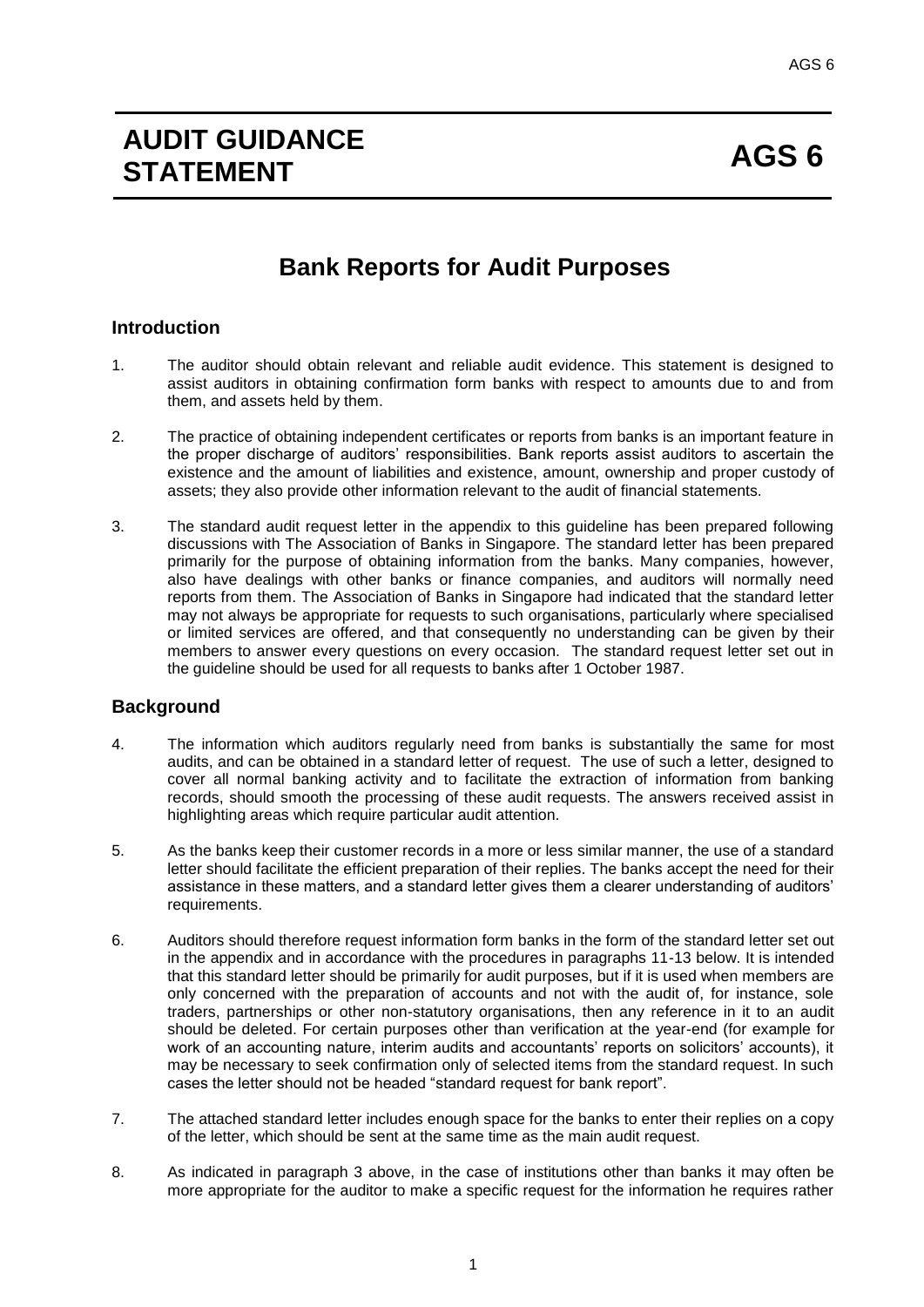than to use the standard letter. If he is unable to obtain any of the information he requires, he must consider the effect of this on his audit opinion.

# **Authority to disclose**

9. Banks will require the explicit authority of their customers to disclosure the requested information. They will always require such authority in writing, and this may be obtained either on each occasion a bank report is requested, or as an authority which continues until further notice. In the former case it is recommended that the authority should be evidenced by the customer's countersignature to the letter of request; in the latter case the letter of request should refer to the customer's written authority given on a specified earlier date. In the case of a joint account, the authority should be given by all parties to the account. It is the responsibility of the auditors to obtain the customer's authorization for the bank to disclose the requested information. In the case of the joint account, the auditors should also ensure that authorizations are obtained from all parties to the joint account.

## **Disclaimer**

10. The introduction to the letter states that there is no contractual relationship between banker and auditor. In addition, the banks may add a disclaimer at the end of their reply, the text of which may be as follows:

"This reply is given solely for your audit purposes without responsibility on the part of the Bank, its employees or agents, and does not relieve you from making further enquiries or performing your other obligations to satisfy yourself as to the accuracy or correctness of the information given."

The inclusion of the introductory statement and of a disclaimer of this nature does not significantly impair the value of the information given as audit evidence. The information given by a reputable bank should not be regarded as inaccurate or likely to be inaccurate simply because the giving of it is not actionable. Accordingly, an auditor can reasonably rely upon information given by a banker, provided it is not clearly wrong, suspicious or inconsistent in itself, ambiguous or in conflict with other evidence gathered in the course of an audit.

## **Procedures**

- 11. Auditors should, where appropriate, adopt the following procedures in connection with requests to banks for audit purposes.
	- (a) The standard letter set out in the appendix to this guideline may be sent in a single copy on each occasion by the auditor on his own note paper to each bank branch with which it is known that the client holds an account or has had dealings since the end of the previous accounting reference period.
	- (b) Auditors should ensure that the bank receives the client's authority to permit disclosure. This authority must be evidenced by:
		- (i) the clients counter-signature to the standard letter; or
		- (ii) a specific authority contained in an accompanying letter; or
		- (iii) a reference in the standard letter to the client's specific written authority, given on a specified earlier date, which remains in force.
	- (c) The letter should reach the branch at least two weeks in advance of the date of the client's financial year-end. This should enable the banks to provide the information within a reasonable time after the year-end. It should be borne in mind, however, that many requests arise at the same time and at a period of peak activity for the banks. Special arrangements should therefore be made with the banks in those cases where, because of time constraints on the audit, a reply is required within a few days of the company's yearend.
	- (d) The dates to be entered on the standard letter are normally the closing dates of:
		- (i) the client's accounting reference period for which the report is requested; and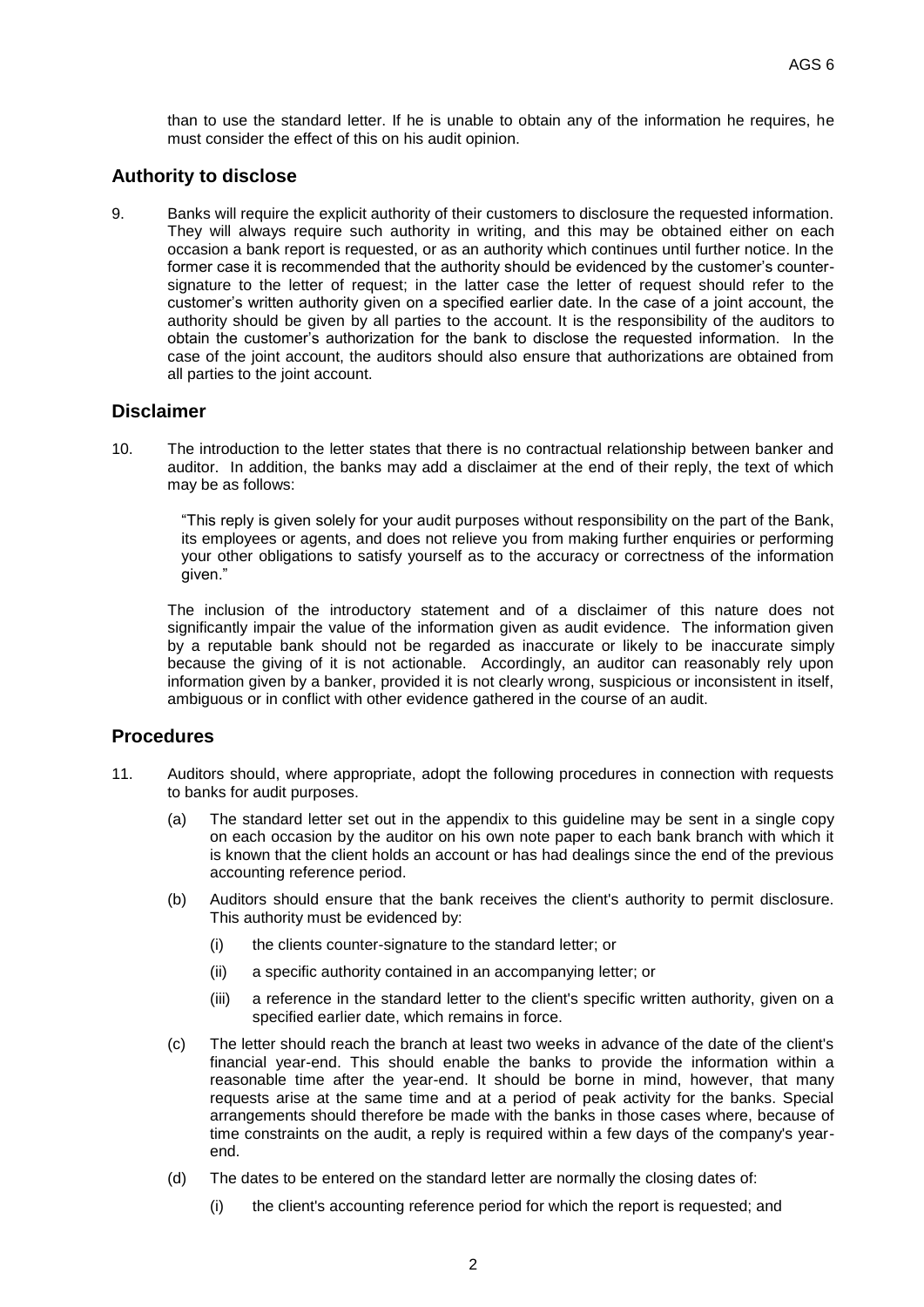- (ii) the client's previous accounting reference period for which a full bank report was compiled. If, exceptionally, audited accounts are produced other than for an accounting reference period, alternative dates should be substituted.
- (e) In reviewing the bank's reply, it is important for auditors to check that the bank has answered all questions in full.
- (f) Auditors will need to check the authenticity of any letters not received directly from the bank branch concerned. If an auditor receives a bank report without having made a previous request, he should check with the branch concerned that the report has been prepared in compliance with the terms of the standard letter.
- 12. The standard letter should be used in its complete form for all audit request in respect of yearend financial statements and should not normally be altered or extended. In certain circumstances, supplementary requests for additional information may be required for audit purposes. For administrative reasons the letter containing these supplementary requests should be submitted where possible at the same time as the standard letter. Where supplementary information is requested the banks will, as indicated above, require authority to disclose this. If the wording of the authority is not sufficiently comprehensive, additional authority may be required. For some information, such as security lodged by a third party, authority from someone other than the customer may be required.
- 13. The banks may choose not to reply on the copy standard letter itself, but instead on their own note paper. If this is the case, the auditor should check that the list of replies corresponds with the questions on the standard letter and that there have been no omissions.
- 14. Charges (if any) by the banks should be cleared with or charged to the customers.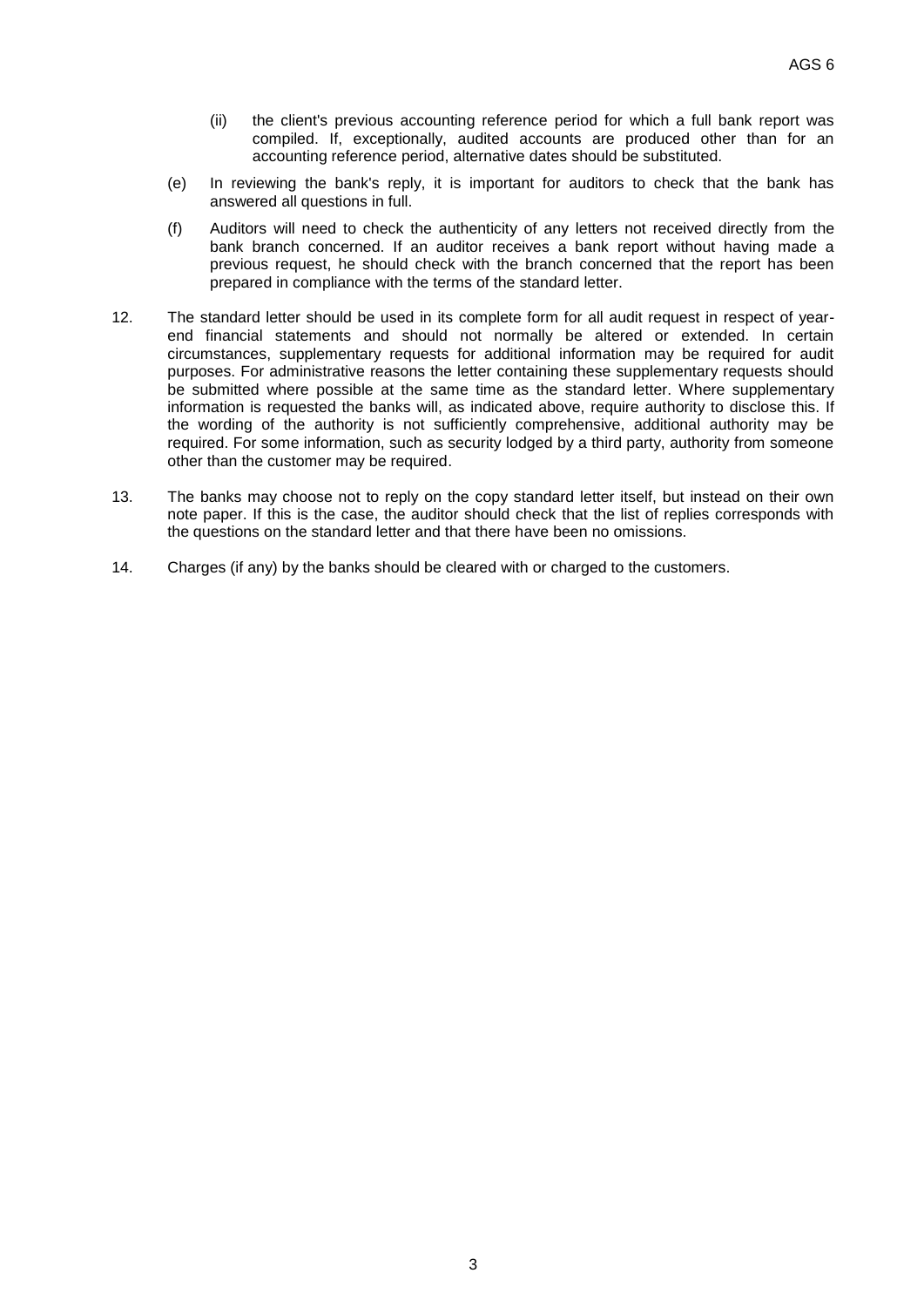# **APPENDIX**

### **Standard letter of request for bank report for audit purposes**

- i) *The form of the letter should not be amended by the auditor.*
- ii) *Sufficient space should be left for the bank's replies (two-thirds of each page is recommended).*

The Manager,

……………………………………...... (Bank) ……………………………………..… (Branch)

Dear Sir,

…………………………..…. (Name of Customer)

#### STANDARD REQUEST FOR BANK REPORT FOR AUDIT PURPOSES FOR THE YEAR ENDED ………...

In accordance with your above-named customer's instructions given

- 1) Hereon
- 2) in the attached authority **Delete** as  $\overline{a}$  and  $\overline{b}$  Delete as  $\overline{b}$  Delete as
- 3) in the authority dated ……………… already held by you

appropriate

please send to us, as auditors of your customer for the purpose of our business, without entering into any contractual relationship with us, the following information relating to their affairs at your branch as at the close of business on ……………………… and, in the case of items 2, 4 and 10 during the period since commencement date of the financial year of clients. For each item, please state any factors which may limit the completeness of your reply; if there is nothing to report, state "none".

We enclose an additional copy of this letter, and it would be particularly helpful if your reply could be given on the copy letter in the space provided (supported by an additional schedule stamped and signed by the bank where space is insufficient). If you find it necessary to provide the information in another form, please return the copy letter with your reply.

It is understood that any replies given are in strict confidence.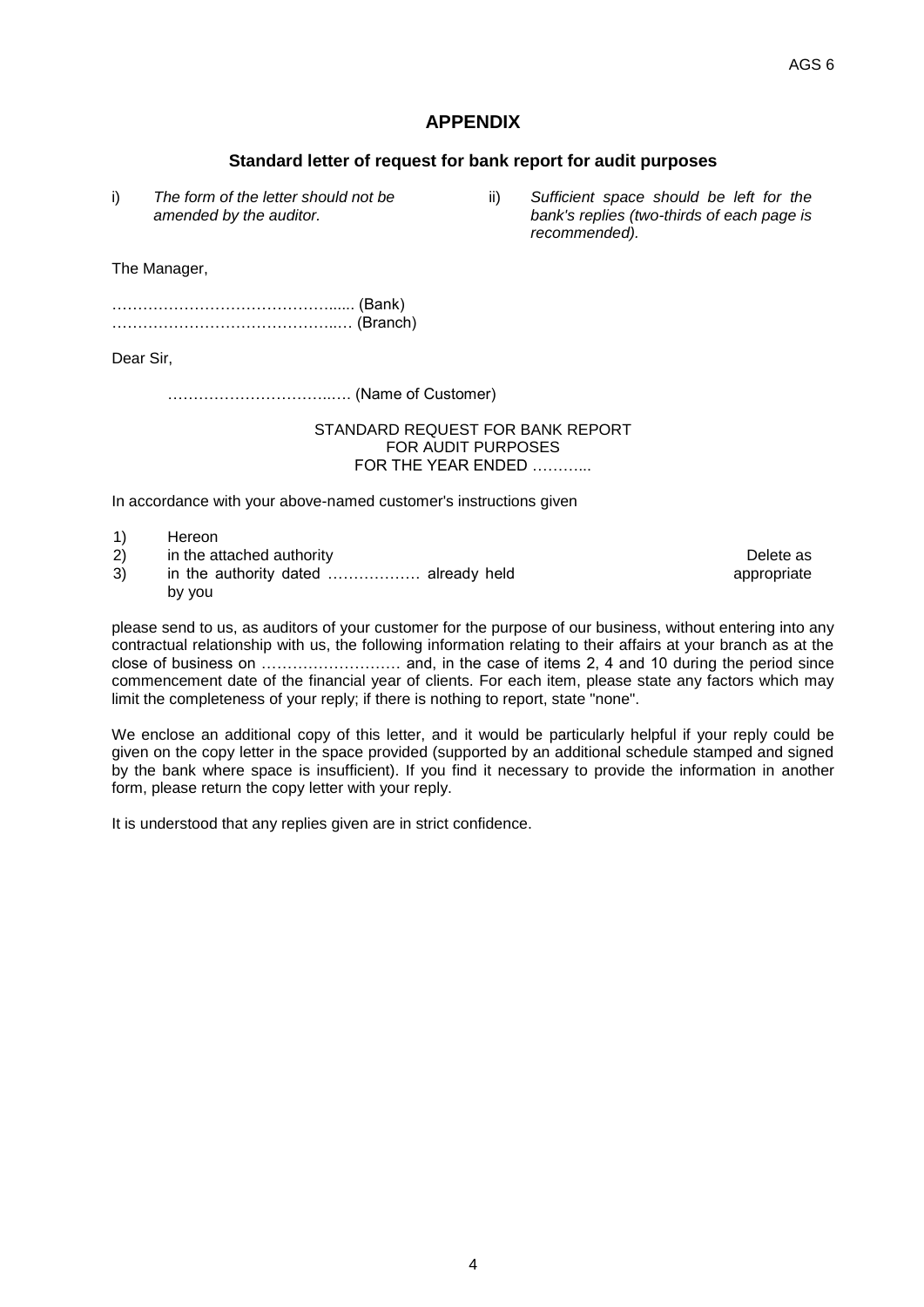#### *Information requested Reply*

#### **Bank accounts**

- 1. Please give full titles of all accounts whether in local or in any other currency together with the account numbers and balances thereon, including NIL balances:
	- (a) where your customer's name is the sole name in the title;
	- (b) where your customer's name is joined with that of other parties;
	- (c) where the account is in a trade name.

Note:

- (i) Where the account is subject to any restriction (e.g. a garnishee order or arrestment), this information should be stated.
- (ii) Where the authority upon which you are providing this information does not cover any accounts held jointly with other parties, please refer to your customer in order to obtain the requisite authority of the other parties. If this authority is not forthcoming please indicate.
- 2 Full titles and dates of closure of all accounts closed during the period.
- 3 The separate amounts accrued but not charged or credited at the above date, of:
	- (a) provisional charges (including commitment fees); and
	- (b) interest.

(Note: In place of amounts such particulars as principal, rate of interest, period, maturity date will suffice).

- 4 The amount of interest charged during the period if not specified separately in the bank statement.
- 5 Particulars (i.e. date, type of document and accounts covered) of any written acknowledgement of set-off, either by specific Ietter of set-off, or incorporated in some other document or security.
- 6 Details of:
	- (a) overdrafts and loans repayable on demand, specifying dates of review and agreed facilities;
	- (b) other loans specifying dates of review and repayments; interest rates of term loans;
	- (c) other facilities.

#### **Customer's assets held as security**

7 Please give details of any such assets whether or not formally charged to the bank.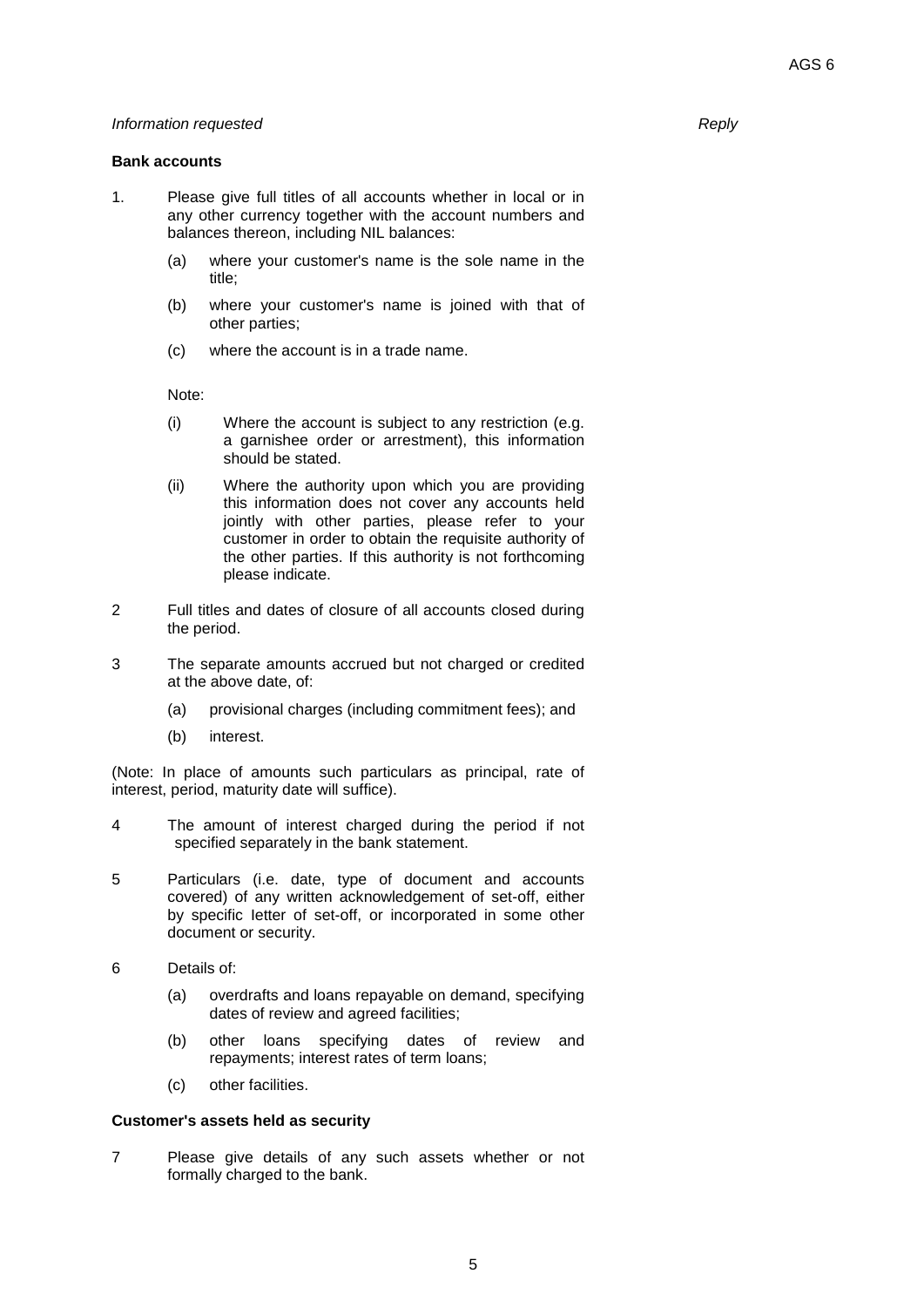#### *Information requested Reply*

If formally charged, give details of the security including the date and type of charge. If a security is limited in amount or to a specific borrowing, or if there is to your knowledge a prior, equal or subordinate charge, please indicate.

If formally charged, indicate nature of security interest therein claimed by the bank.

Whether or not a formal charge has been taken, give particulars of any undertaking given to the bank relating to any assets.

#### **Customer's other assets held**

8 Please give full details of the customer's other assets held, including share certificates, documents of title, deed boxes and any other items listed in your registers maintained for the purpose of recording assets held.

#### **Contingent liabilities**

- 9 All contingent liabilities, viz:
	- (a) listing of bills discounted for your customer, with recourse;
	- (b) date, name of beneficiary, amount and brief description of any guarantees, bonds or indemnities given to you by the customer for the benefit of third parties;
	- (c) date, name of beneficiary, amount and brief description of any guarantees, bonds or indemnities given you, on your customer's behalf, stating where there is recourse to your customer and/or to its parent or any other company within the group;
	- (d) listing of acceptances;
	- (e) listing of local equivalent of outstanding forward foreign exchange contracts;
	- (f) listing of outstanding liabilities under documentary credits;
	- (g) others please give details.

#### **Other information**

10 A list of other banks, or branches of your bank, or associated companies where you are aware that a relationship has been established during the period.

Yours faithfully

Disclosure authorised for and on behalf of ………………………………………………… ……………………………………………………………… (Name of customer)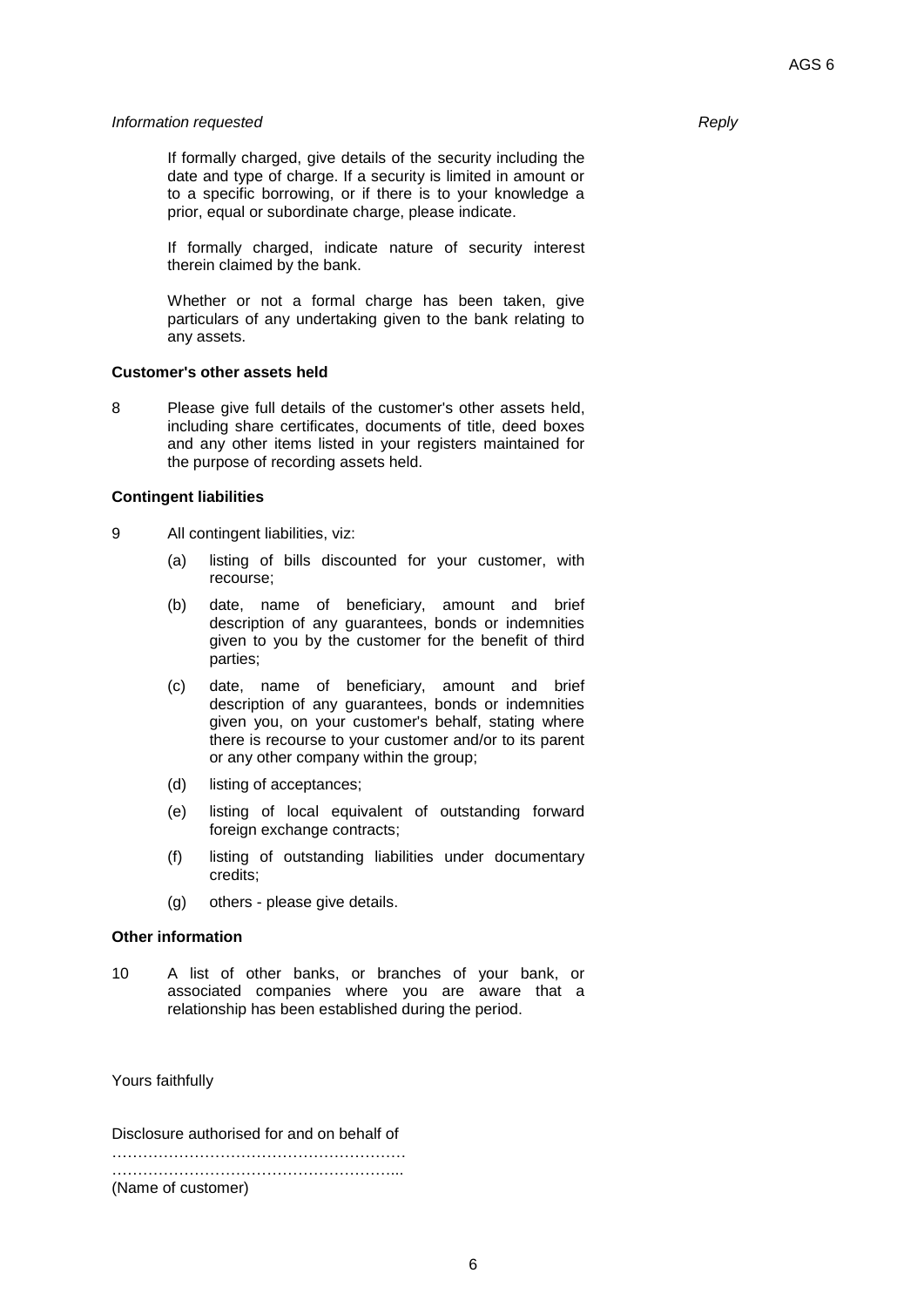# *Information requested Reply*

…………………………………………………. …………………………………………………. (Signed in accordance with the mandate for the conduct of the customer's bank account.)

> ……………………………………… Official stamp of bank)

> ……………………………………… (Authorised signatory)

> ……………………………………… (Position)

> ……………………………………… (Date)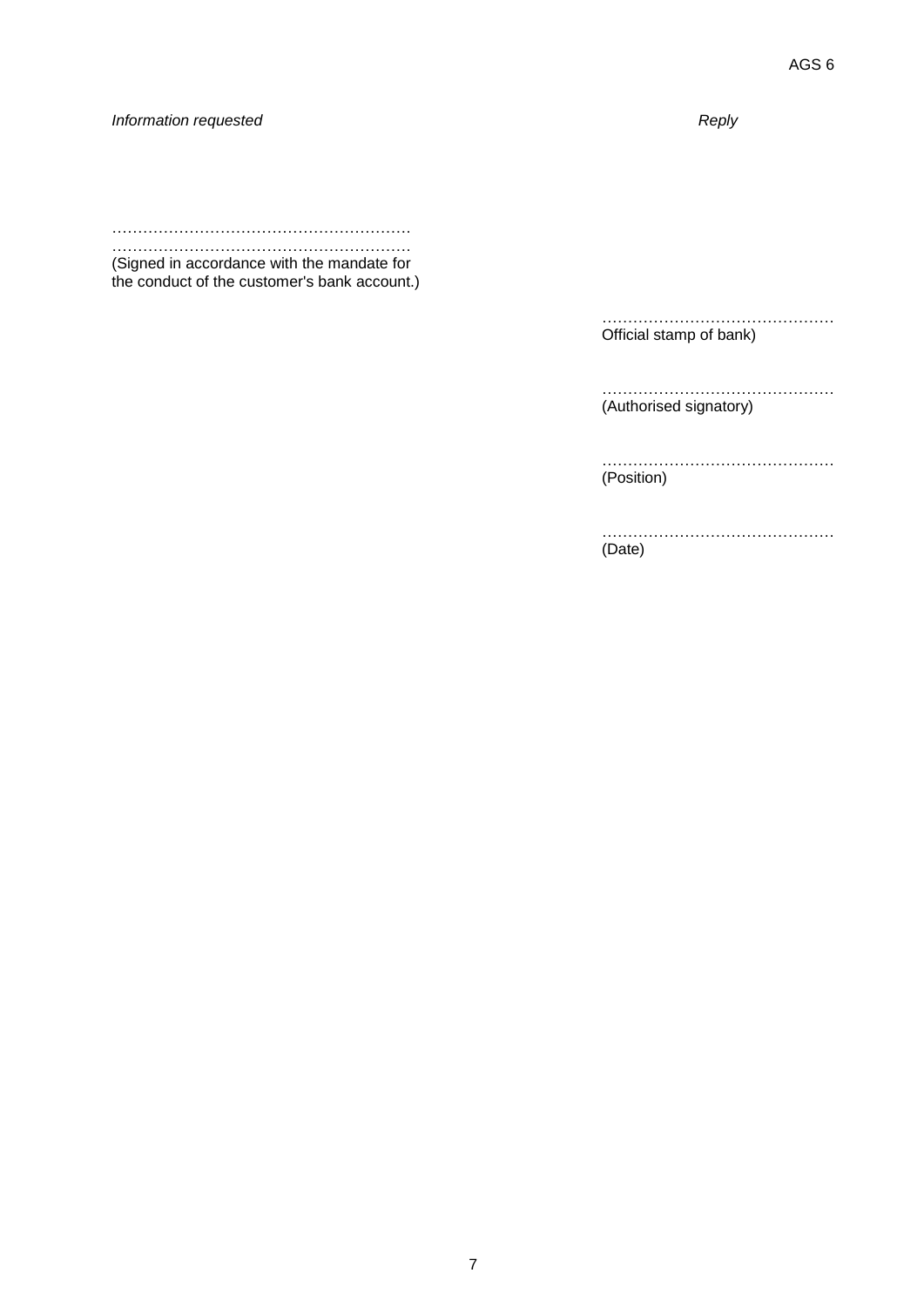# **Notes to the standard letter**

(References are to item numbers in the standard letter)

- **1 Bank accounts:** The phrase "all accounts" includes details of all current, deposit, loan and foreign currency accounts and other advances or facilities, money held on deposit receipt. The reply should indicate whether the balance is in favour of the bank or customer, and account numbers. Where a number of deposits have been made or uplifted during the year, it is not necessary to give details of each separate deposit transaction as would be required in the case of the opening and closing of accounts.
- **3 Accrued charges:** These can be quoted only on a provisional basis; the rate for national allowances will not be **fixed** until near the end of the charging period.
- **4 Analysis of charges:** For the purposes of profit and loss disclosure requirements it is only necessary to ask for details of interest charged. (But see note 6 (b) below in respect of balance sheet disclosure requirements). The details of the rate of interest applicable to any interest-bearing accounts, or the appropriate formula by which interest is calculated, should only be required exceptionally.
- **5 Set-off:** Auditors will need to have an understanding of the principles governing set-off, but it should not normally be necessary to make enquiries beyond the question as put in the standard letter. Details should be available from the relevant documents. A right of set-off may exist even when there are no written arrangements.
- **6** Loans and **other faciIities:** The following details are not normally required:
	- a) the date term loans were granted if new or renewed during the period;
	- b) rate of interest charged or similar form of compensation (which information is only required by the Companies Act to be disclosed for facilities which are wholly or partly repayable in more than five years' time);
	- c) the purpose of the facility;
	- d) loan repayment arrangements, where these are included in a written agreement which is available for inspection by the auditor.

#### **7 and 8 Customer's assets:**

- (a) *Security* includes details of charge, mortgage or other claims or security registered (e.g. debenture, memorandum of deposit); assets charged and, where appropriate, cross reference to facility specifically secured.
- (b) *Assets* include bonds, stock and share certificates, investments, bearer or other securities; title deeds relating to freehold, leasehold or other property; certificates of tax deposit, bills of exchange or other negotiable instruments receivable (other than cheques); shipping and other commercial *documents*, deposit receipts (as distinct from any account represented by the deposit receipt); the names of persons who are able to obtain release of the assets should be ascertained from the customer and are usually covered by the bank mandate.
- (c) *Lien:* auditors should be aware that any assets held by the bank for safe custody may be subject to some form of banker's lien, although this may only operate under particular conditions. It should be necessary to enquire only in exceptional circumstances.
- (d) *Bearer securities*: detailed enquiries on bearer securities should be made of the bank only when evidence cannot be obtained from the customer or his banking records.
- **8. Contingent liabilities:** The liabilities under indemnities given in respect of missing bills of lading do not have an expiry date. From time to time the banks take a view on old liabilities and remove some of them from their records. Certain of these old liabilities may not therefore be shown in the figure quoted by the bank, but it cannot be guaranteed that no claim will be incurred subsequently.